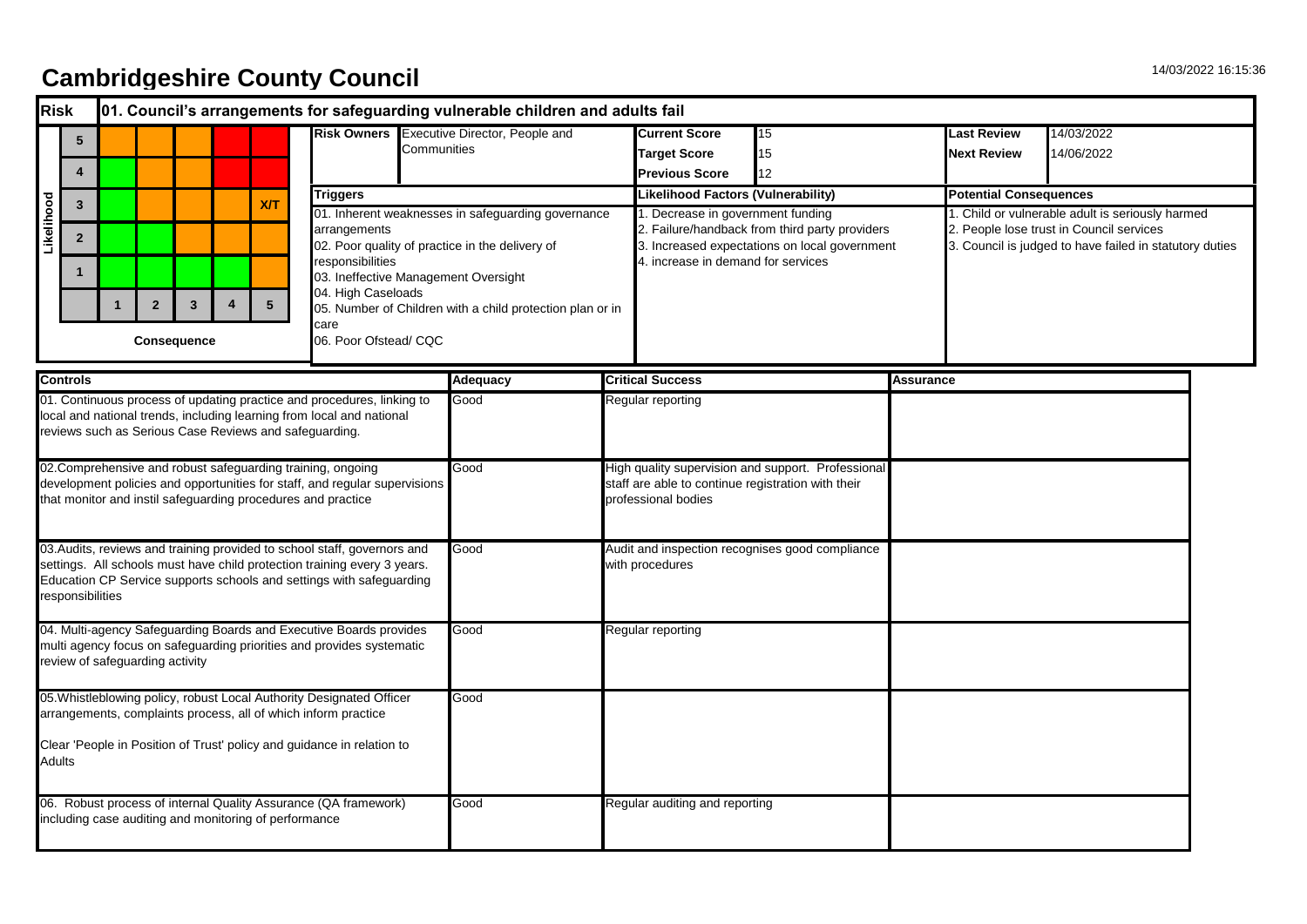| 07. Multi Agency Safeguarding Hub (MASH) for both Adults and Children<br>supports timely, effective and comprehensive communication and<br>decisions on how best to approach specific safeguarding situation<br>between partners.                                                                                          | Good |                                   |  |
|----------------------------------------------------------------------------------------------------------------------------------------------------------------------------------------------------------------------------------------------------------------------------------------------------------------------------|------|-----------------------------------|--|
| 08. Regular monitoring of social care providers and information sharing<br>meetings with other local organisations, including the Care Quality<br>Commission                                                                                                                                                               | Good | Regular auditing and reporting    |  |
| 09. Joint protocols, practice standards and QA ensure appropriate joint<br>management                                                                                                                                                                                                                                      | Good | Regular auditing and reporting    |  |
| 10. Coordinated work between multi-agency partners for both Adults and<br>Childrens. In particular Police, County Council and other agencies to<br>identify child sexual exploitation, including supporting children and young<br>people transitions to adulthood, with the oversight of the Safeguarding<br><b>Boards</b> | Good | Effective and safe implementation |  |
| 11. Continue to work with the CQC to share information                                                                                                                                                                                                                                                                     | Good | Regular reporting                 |  |
| 12. Caseloads have increased due to difficulty in recruiting qualified roles.<br>Oversight & challenge from QA Service and the Local Safeguarding<br><b>Board</b>                                                                                                                                                          | Good |                                   |  |
| 13. Move to non-caseloading team Managers has increased oversight<br>and challenge. Skilled and experienced safeguarding leads and their<br>managers                                                                                                                                                                       | Good |                                   |  |
| 14. Joint funded packages of Support<br>Work is ongoing on resolving issues with CCG over jointly funded<br>packages of support (CHC, section 41 and section 117). Further action<br>will be taken if back payments cannot be secured                                                                                      | Good |                                   |  |
| 15. Adults regular meetings to monitor progress and risks with CQC<br>regulator                                                                                                                                                                                                                                            | Good |                                   |  |
| 16. Managing demand and ensuring adults and children receive right<br>intervention at the right time. Implementation of Family Safeguarding and<br>robust oversight & review of work coming through the system.                                                                                                            | Good |                                   |  |
| 17. Regular DMT's to discuss and escalate issues                                                                                                                                                                                                                                                                           | Good |                                   |  |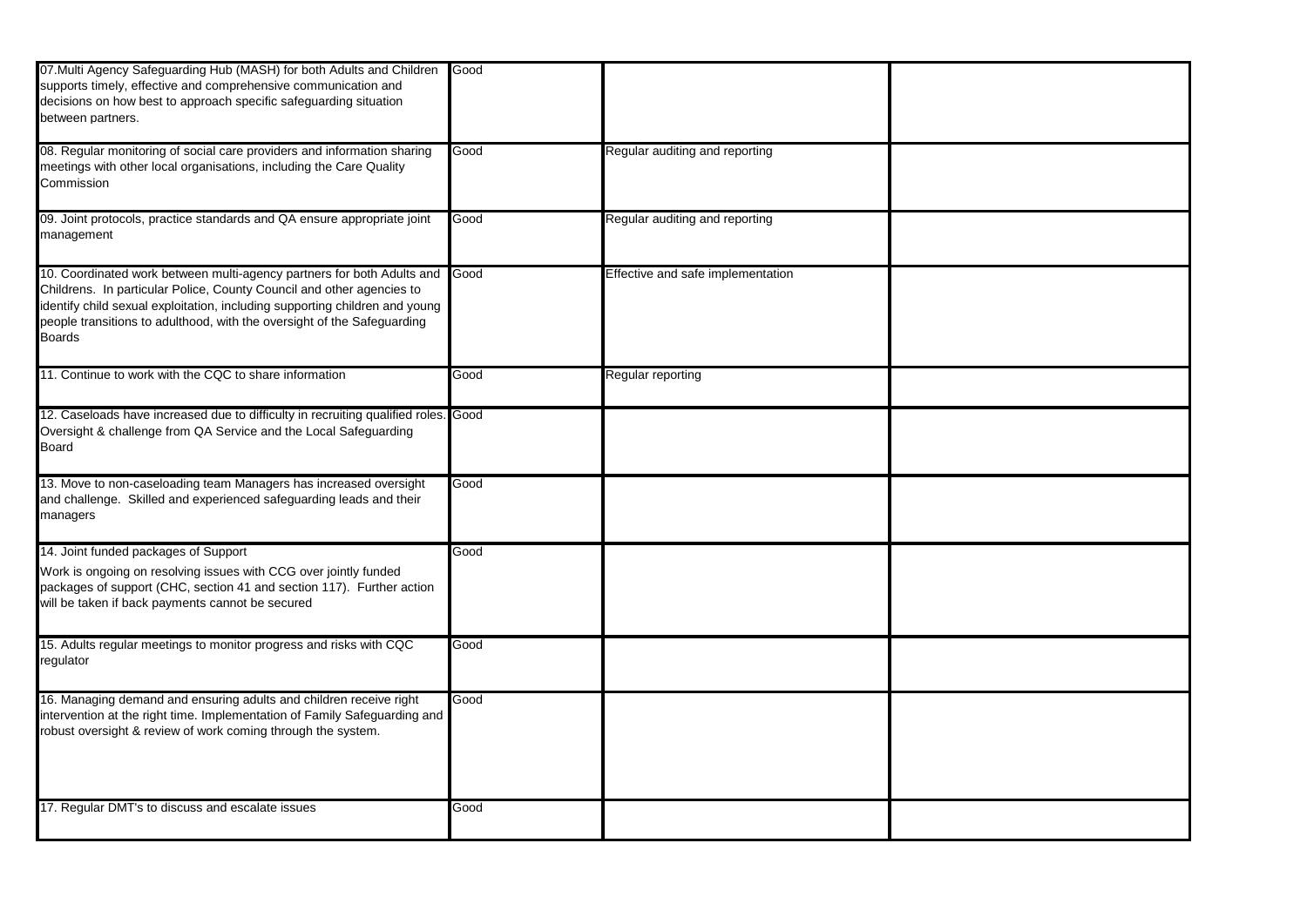| <b>COVID RELATED TO A):</b><br>* Ongoing monitoring of staff sickness to intervene prior to rates<br>increasing                                                                                                      | Good |  |
|----------------------------------------------------------------------------------------------------------------------------------------------------------------------------------------------------------------------|------|--|
| COVID RELATED: F)<br>Business cases to increase reablement capacity / social work capacity<br>being applied for (Social work agreed)<br>Recruitment campaign on reablement and could over-recruit has been<br>agreed | Good |  |

| Action Plans | ssurance<br>∍ہ⊿∎<br>-- | $-$<br><b>I</b> Responsibilit\ | raet Date |
|--------------|------------------------|--------------------------------|-----------|
|              |                        |                                |           |

**Risk Category:**

| Risk    |                                                                                         |                    |  |                                    |                                   |                               |                             | 02. The Council doesn't have enough budget to deliver agreed short and medium term corporate objectives                |                                  |     |                                                                                                                                                                                                                                        |            |  |
|---------|-----------------------------------------------------------------------------------------|--------------------|--|------------------------------------|-----------------------------------|-------------------------------|-----------------------------|------------------------------------------------------------------------------------------------------------------------|----------------------------------|-----|----------------------------------------------------------------------------------------------------------------------------------------------------------------------------------------------------------------------------------------|------------|--|
|         |                                                                                         |                    |  |                                    |                                   |                               |                             | <b>Risk Owners</b> Director of Resources                                                                               | <b>Current Score</b>             | 12  | <b>Last Review</b>                                                                                                                                                                                                                     | 08/03/2022 |  |
|         |                                                                                         |                    |  |                                    |                                   |                               |                             |                                                                                                                        | <b>Target Score</b>              | 15  | <b>Next Review</b>                                                                                                                                                                                                                     | 14/06/2022 |  |
|         |                                                                                         |                    |  |                                    |                                   |                               |                             |                                                                                                                        | <b>Previous Score</b>            | '20 |                                                                                                                                                                                                                                        |            |  |
|         |                                                                                         | <b>Triggers</b>    |  | Likelihood Factors (Vulnerability) |                                   | <b>Potential Consequences</b> |                             |                                                                                                                        |                                  |     |                                                                                                                                                                                                                                        |            |  |
|         | 1. The Council spends more resources than it has by the 1. Increased demand to services |                    |  |                                    | . Council is issues a s114 notice |                               |                             |                                                                                                                        |                                  |     |                                                                                                                                                                                                                                        |            |  |
| Likelih |                                                                                         |                    |  |                                    |                                   |                               | cover cummulative variances | end of the year and does not have sufficient reserves to                                                               | 3. Changes to government funding |     | 2. Economic/market conditions and pandemic recovery 2. The Council does not deliver its statutory<br>responsibilities<br>3. People do not receive the services to which they are<br>entitled or require, and may be harmed as a result |            |  |
|         |                                                                                         |                    |  |                                    |                                   |                               |                             | 2. No clear policies, procedures or governance                                                                         | 4. Long-term Brexit implications |     |                                                                                                                                                                                                                                        |            |  |
|         |                                                                                         |                    |  |                                    |                                   |                               |                             | framework for budget setting and monitoring                                                                            | 5. Legislative changes           |     |                                                                                                                                                                                                                                        |            |  |
|         |                                                                                         |                    |  |                                    |                                   |                               |                             | 3. Non-compliance with corporate processes                                                                             |                                  |     | 4. Reputational damage                                                                                                                                                                                                                 |            |  |
|         |                                                                                         |                    |  |                                    |                                   | 5                             |                             | 4. Poor demand management of services                                                                                  |                                  |     |                                                                                                                                                                                                                                        |            |  |
|         |                                                                                         | <b>Consequence</b> |  |                                    |                                   |                               |                             | 5. inflexible budget<br>6. staff without appropriate s/k/e<br>7. The Council is a victim of major fraud and corruption |                                  |     |                                                                                                                                                                                                                                        |            |  |

| <b>Controls</b>                                                                                            | Adequacy | <b>Critical Success</b>                                                                                             | Assurance |
|------------------------------------------------------------------------------------------------------------|----------|---------------------------------------------------------------------------------------------------------------------|-----------|
| 01. Robust Business Planning process                                                                       | Good     | Continued support from CLT to act collectively to<br>develop budget proposals which meet the financial<br>challenge |           |
| 02. Robust service planning, priorities cascaded through management<br>teams and through appraisal process | Good     | Staff have clarity of what is expected of them and<br>deliver services within the available budget                  |           |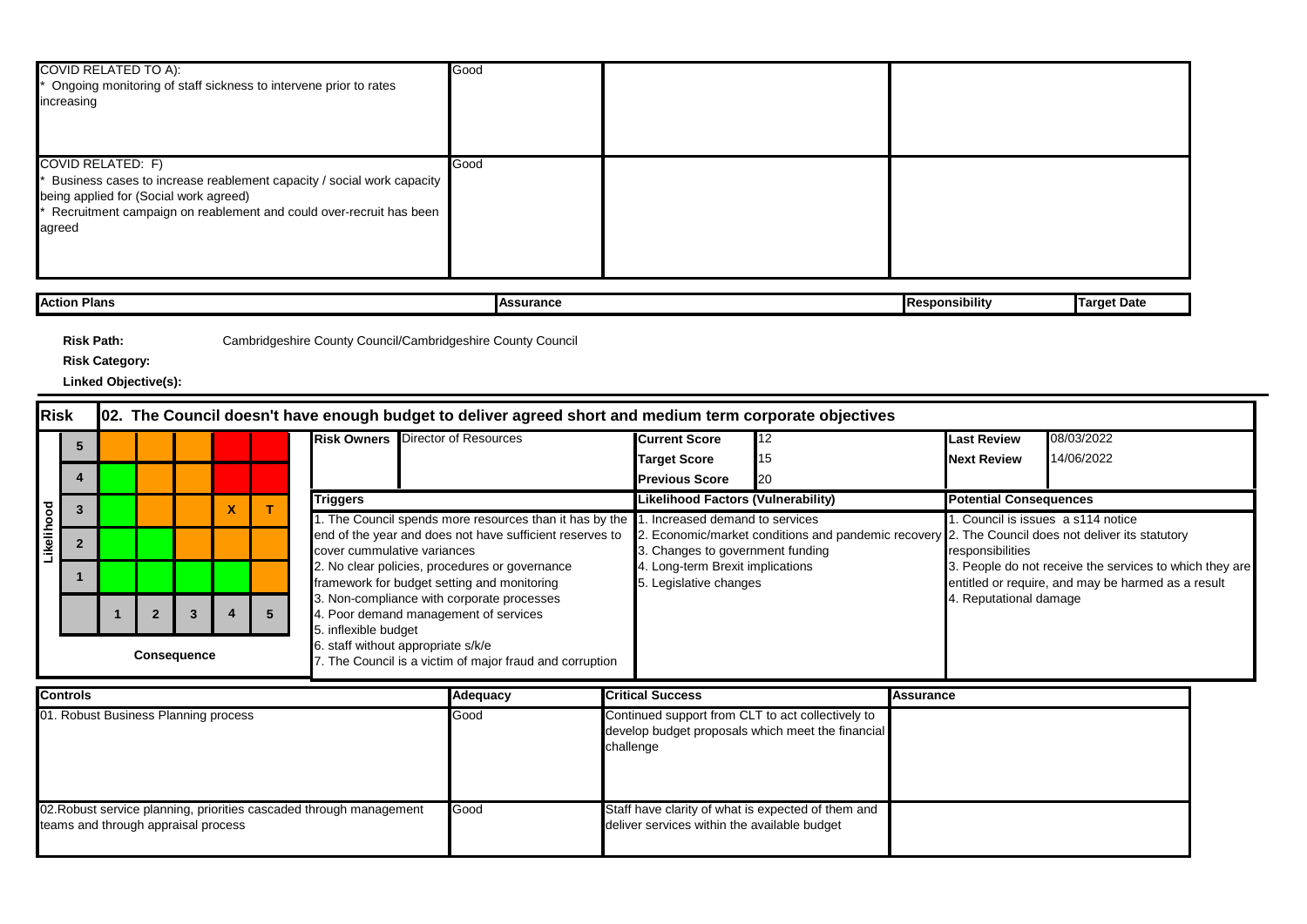| 03. Integrated resources and performance reporting (accountable<br>quarterly to S&R), tracking budget, savings, activity and performance                       | Good | Saving proposals delivered                                                       |  |
|----------------------------------------------------------------------------------------------------------------------------------------------------------------|------|----------------------------------------------------------------------------------|--|
| 04. Operational division Finance and Performance Reports (accountable<br>monthly to Service Committees), tracking budget, savings, activity and<br>berformance | Good | Saving proposals delivered                                                       |  |
| 05. Scheme of Financial Management, including Budget Control Report<br>or the Council as a whole and operational divisions                                     | Good | Clear budget process, effective engagement with it<br>and compliance             |  |
| 06. Procurement processes and controls ensure that best value is<br>achieved through procurement                                                               | Good |                                                                                  |  |
| 07. Regular meetings between Finance and budget holders at all levels of<br>he organisation to track exceptions and identify remedial actions                  | Good | Meeting of financial targets and deadlines.<br>Political engagement and approval |  |
| 08. Rigorous treasury management system plus tracking of national and<br>nternational economic factors and Government policy                                   | Good |                                                                                  |  |
| 09. Rigorous risk management discipline embedded in services and<br>projects                                                                                   | Good |                                                                                  |  |
| 10. Adequate reserves                                                                                                                                          | Good | Reserves held at recommended level as per<br>section 25 statement (4%)           |  |
| 11. Integrated Financial Monitoring Report                                                                                                                     | Good | Received quarterly at S&R                                                        |  |
| 12. Finance and performance Reports                                                                                                                            | Good | Received quarterly at Service Committees                                         |  |
| 13. Financial Procedure rules                                                                                                                                  | Good | Organisational awareness campaigns                                               |  |
| 14. Anti-fraud and corruption policy                                                                                                                           | Good | Organisational awareness campaigns                                               |  |
| 15. whistleblowing policy                                                                                                                                      | Good | Organisational awareness campaigns                                               |  |
| 16. Codes of Conduct                                                                                                                                           | Good | Organisational awareness campaigns                                               |  |
| 17. Internal control framework                                                                                                                                 | Good | Organisational awareness campaigns                                               |  |
| 18. Fraud detection work undertaken by IA, Counter Fraud                                                                                                       | Good | Organisational awareness campaigns                                               |  |
| 19. Awareness Campaigns                                                                                                                                        | Good | Organisational awareness campaigns                                               |  |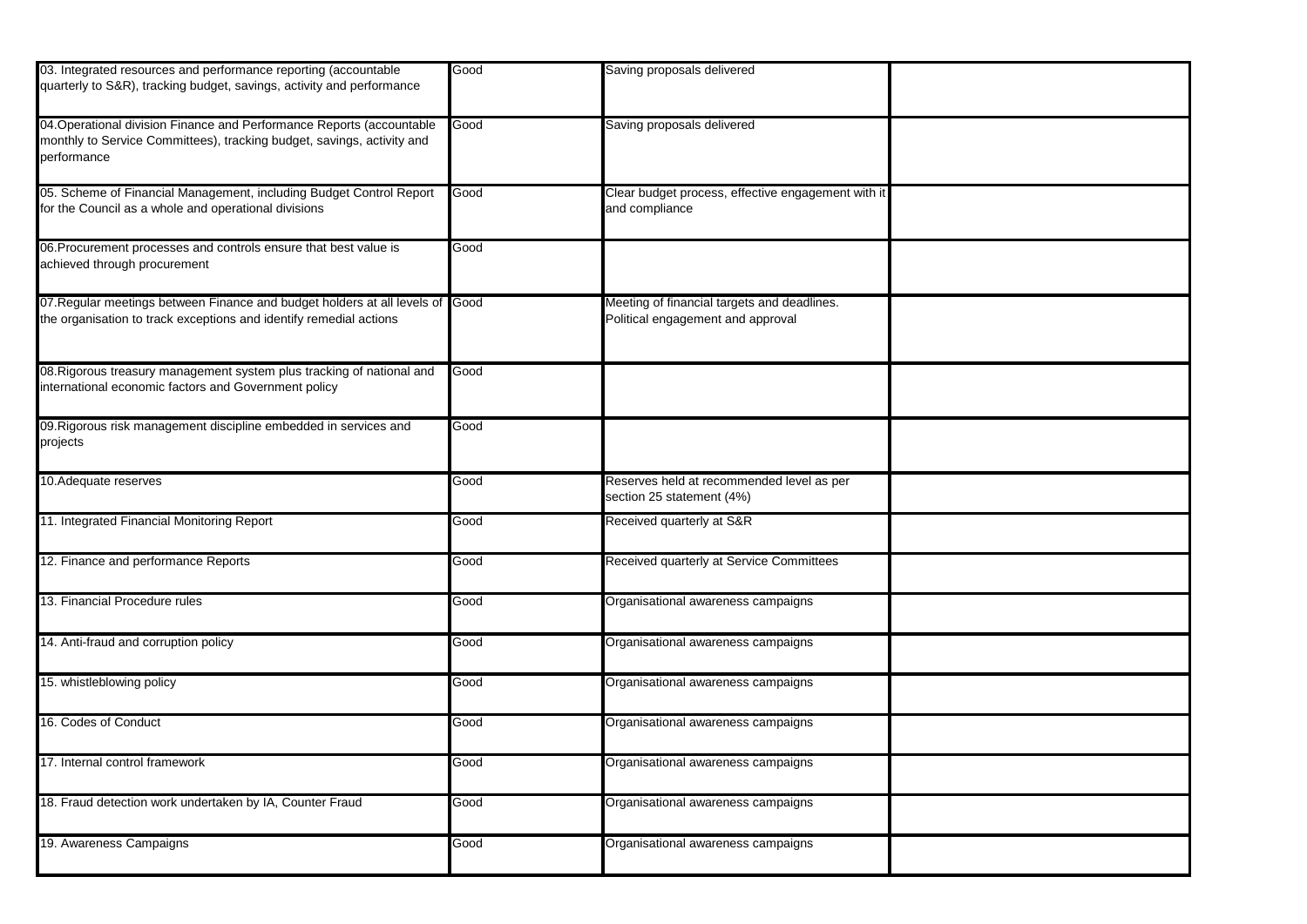| 20. Anti money laundering policy                                                                                     |                                                                                                                                                                                                                                                                                                                                                                                  |                                                      |  |  |                           |                                                                                                                                                                                                                                                    |                 | Good                                                                                                                    |                                                                      | Organisational awareness campaigns                                             |                                                                                                                                                                                                                  |                                          |                                                                                                                                     |                                                                                                                                                                                                                                                                                                                                                                                                                                          |  |
|----------------------------------------------------------------------------------------------------------------------|----------------------------------------------------------------------------------------------------------------------------------------------------------------------------------------------------------------------------------------------------------------------------------------------------------------------------------------------------------------------------------|------------------------------------------------------|--|--|---------------------------|----------------------------------------------------------------------------------------------------------------------------------------------------------------------------------------------------------------------------------------------------|-----------------|-------------------------------------------------------------------------------------------------------------------------|----------------------------------------------------------------------|--------------------------------------------------------------------------------|------------------------------------------------------------------------------------------------------------------------------------------------------------------------------------------------------------------|------------------------------------------|-------------------------------------------------------------------------------------------------------------------------------------|------------------------------------------------------------------------------------------------------------------------------------------------------------------------------------------------------------------------------------------------------------------------------------------------------------------------------------------------------------------------------------------------------------------------------------------|--|
|                                                                                                                      |                                                                                                                                                                                                                                                                                                                                                                                  | 21. Publication of spend data                        |  |  |                           |                                                                                                                                                                                                                                                    |                 | Good                                                                                                                    |                                                                      | Organisational awareness campaigns                                             |                                                                                                                                                                                                                  |                                          |                                                                                                                                     |                                                                                                                                                                                                                                                                                                                                                                                                                                          |  |
|                                                                                                                      | <b>Action Plans</b>                                                                                                                                                                                                                                                                                                                                                              |                                                      |  |  |                           |                                                                                                                                                                                                                                                    |                 | <b>Assurance</b>                                                                                                        |                                                                      |                                                                                |                                                                                                                                                                                                                  |                                          | Responsibility                                                                                                                      | <b>Target Date</b>                                                                                                                                                                                                                                                                                                                                                                                                                       |  |
|                                                                                                                      | <b>Risk Path:</b>                                                                                                                                                                                                                                                                                                                                                                | <b>Risk Category:</b><br><b>Linked Objective(s):</b> |  |  |                           |                                                                                                                                                                                                                                                    |                 | Cambridgeshire County Council/Cambridgeshire County Council                                                             |                                                                      |                                                                                |                                                                                                                                                                                                                  |                                          |                                                                                                                                     |                                                                                                                                                                                                                                                                                                                                                                                                                                          |  |
| <b>Risk</b>                                                                                                          |                                                                                                                                                                                                                                                                                                                                                                                  |                                                      |  |  |                           |                                                                                                                                                                                                                                                    |                 | 03. A serious incident occurs, preventing services from operating and /or requiring a major/critical incident response. |                                                                      |                                                                                |                                                                                                                                                                                                                  |                                          |                                                                                                                                     |                                                                                                                                                                                                                                                                                                                                                                                                                                          |  |
| Risk Owners Director of Customer & Digital Services<br>5                                                             |                                                                                                                                                                                                                                                                                                                                                                                  |                                                      |  |  |                           |                                                                                                                                                                                                                                                    |                 |                                                                                                                         | <b>Current Score</b><br><b>Target Score</b><br><b>Previous Score</b> | 12<br>15<br>12                                                                 |                                                                                                                                                                                                                  | <b>Last Review</b><br><b>Next Review</b> | 4/03/2022<br>14/06/2022                                                                                                             |                                                                                                                                                                                                                                                                                                                                                                                                                                          |  |
|                                                                                                                      | $\mathbf{3}$                                                                                                                                                                                                                                                                                                                                                                     |                                                      |  |  | $\boldsymbol{\mathsf{x}}$ | т                                                                                                                                                                                                                                                  | <b>Triggers</b> |                                                                                                                         |                                                                      | Likelihood Factors (Vulnerability)                                             |                                                                                                                                                                                                                  | <b>Potential Consequences</b>            |                                                                                                                                     |                                                                                                                                                                                                                                                                                                                                                                                                                                          |  |
|                                                                                                                      | Likelihood<br>1. Loss of large quantity of staff or key staff<br>$\overline{2}$<br>access)<br>3. Loss of IT, equipment or data<br>4. Loss of a key supplier<br>5. Loss of utilities or fuel<br>$\mathbf{3}$<br>$\overline{\mathbf{4}}$<br>5 <sup>5</sup><br>$\overline{2}$<br>6. Status of IT Disaster Recovery<br>inancial constraints and cost reduction<br><b>Consequence</b> |                                                      |  |  |                           | 1. Ongoing risk of environment hazards such as<br>2. Loss of key premises (including temporary denial of<br>flooding and severe weather<br>2. Pandemic<br>3. Cyber Attack / Cyber Crime<br>7. Decreasing resilience in CCC services due to ongoing |                 |                                                                                                                         |                                                                      |                                                                                | 1. Inability to deliver services to vulnerable people,<br>resulting in harm to them<br>2. Inability to meet legislative and statutory<br>requirements<br>3. Increase in service demand<br>4. Reputational damage |                                          |                                                                                                                                     |                                                                                                                                                                                                                                                                                                                                                                                                                                          |  |
|                                                                                                                      | <b>Controls</b>                                                                                                                                                                                                                                                                                                                                                                  |                                                      |  |  |                           |                                                                                                                                                                                                                                                    |                 | <b>Adequacy</b>                                                                                                         |                                                                      | <b>Critical Success</b>                                                        |                                                                                                                                                                                                                  | Assurance                                |                                                                                                                                     |                                                                                                                                                                                                                                                                                                                                                                                                                                          |  |
| 1. Corporate and service business continuity plans<br>2. Relationships with trade unions including agreed exemptions |                                                                                                                                                                                                                                                                                                                                                                                  |                                                      |  |  |                           |                                                                                                                                                                                                                                                    |                 | Reasonable<br>Good                                                                                                      |                                                                      | Up to date business continuity plans available<br>across the Council<br>Covid" |                                                                                                                                                                                                                  |                                          | helps with business continuity. We have<br>demonstrated that we can develop options in<br>"Engagement is good with regular meetings | 'Experience through Covid, has demonstrated the<br>agility of the workforce in delivering services with<br>regular review of BC plans which have been tested<br>and stressed. The radical change in our operating<br>environment, e.g. majority of staff working remotely,<br>exceptional circumstances. Active engagement in<br>reviewing BC Plans to take account of learning from<br>undertaken. More frequent engagement and contact |  |
|                                                                                                                      | 3. Corporate communication channels in case of emergency                                                                                                                                                                                                                                                                                                                         |                                                      |  |  |                           |                                                                                                                                                                                                                                                    |                 | Good                                                                                                                    |                                                                      | Responsive media strategy                                                      |                                                                                                                                                                                                                  |                                          | step up engagement when required".                                                                                                  | with TU's throughout Covid demonstrates ability to<br>"Media, community engagement, working with and                                                                                                                                                                                                                                                                                                                                     |  |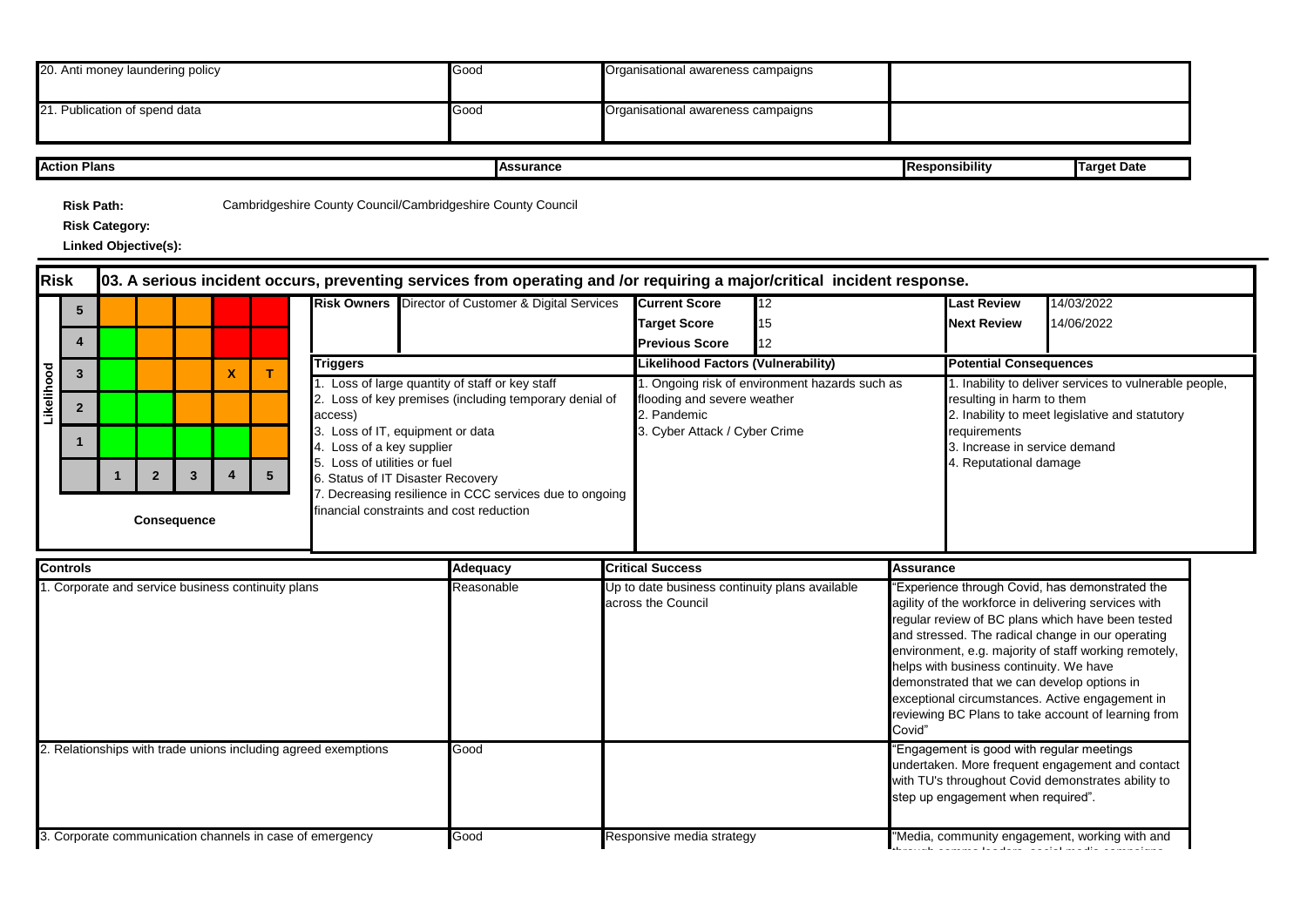|                                                                                                                                                                                                        |            |                                                | through comms leaders, social media campaigns,<br>internal comms. Updating with partners, shared<br>comms. Comms for Members, district and city as<br>well as county. Regular comms with MP's. Frequency<br>and intensity accelerated."                                                                                                                                                                        |
|--------------------------------------------------------------------------------------------------------------------------------------------------------------------------------------------------------|------------|------------------------------------------------|----------------------------------------------------------------------------------------------------------------------------------------------------------------------------------------------------------------------------------------------------------------------------------------------------------------------------------------------------------------------------------------------------------------|
| 4. Multi-agency collaboration through the Cambridgeshire & Peterborough Good<br>Local Resilience Forum                                                                                                 |            |                                                | "Tactical and strategic are a part of BAU. Setting up<br>of a range of specific sub groups with reporting up to<br>gold strategic group. Tackle with partners specific<br>issues. Frequency and intensity and range and<br>nature accelerated significantly during Covid which<br>demonstrates responsiveness"                                                                                                 |
| 5. IT disaster recovery arrangements                                                                                                                                                                   | Reasonable | Up to date IT disaster recovery plans in place | Disaster Recovery tested thoroughly ahead of data<br>centre move and then put into action 'live' during the<br>data centre move in November 2021.                                                                                                                                                                                                                                                              |
| 6. Resilient Internet feed                                                                                                                                                                             | Good       |                                                | "Considerable work undertaken to strengthen and<br>improve resilience of network, high proportion of<br>WFH for staff and Members can be sustained.<br>Regular monitoring process and escalation"                                                                                                                                                                                                              |
| Business continuity testing                                                                                                                                                                            | Good       | Regular testing undertaken                     | 'Constantly having to reposition the delivery of the<br>business. Constantly revised and re-written and<br>tested, particularly those in response mode.                                                                                                                                                                                                                                                        |
| 8. Corporate Emergency Plan                                                                                                                                                                            | Good       |                                                | Corporate Emergency Plans put into operation<br>through recent incidents (2020/21 & 2021/22)<br>including Flooding and Severe Weather. All stepped<br>up alongside delivering our Covid<br>Response/Recovery Plans.                                                                                                                                                                                            |
| 9. IT security - data encryption, hardware firewalls, network traffic<br>monitoring, inbound mail monitoring, spam filters, web content filtering,<br>anti-virus software (Moved From previous risk 3) | Good       |                                                | Regular monitoring of cyber security through cyber<br>security board and dashboards tracking internal<br>protections and external threats. Effectively dealt with<br>threats (range of incidents in 2021/22) adopting best<br>practice methodology for investigation/remedial<br>action/learning. Regular liaison with the National<br>Cyber Security Centre to keep up to date with<br>threats/best practice. |

| <b>Action Plans</b>                                                                   | <b>Assurance</b> | <b>Responsibility</b>                     | Target Date |
|---------------------------------------------------------------------------------------|------------------|-------------------------------------------|-------------|
| <b>Fire Safety</b>                                                                    |                  | <b>Director of Resources</b>              | 31/03/2022  |
| On-line training now in place. All staff required to complete this prior to returning |                  |                                           |             |
| to a workplace (post Covid). Staff followed up who have failed to complete it.        |                  |                                           |             |
| Programme of training evacuations have/are taking place, particularly with return     |                  |                                           |             |
| to workplaces.                                                                        |                  |                                           |             |
| Testing disaster recovery plans                                                       |                  | Director of Customer & Digital 31/12/2022 |             |
|                                                                                       |                  | Services                                  |             |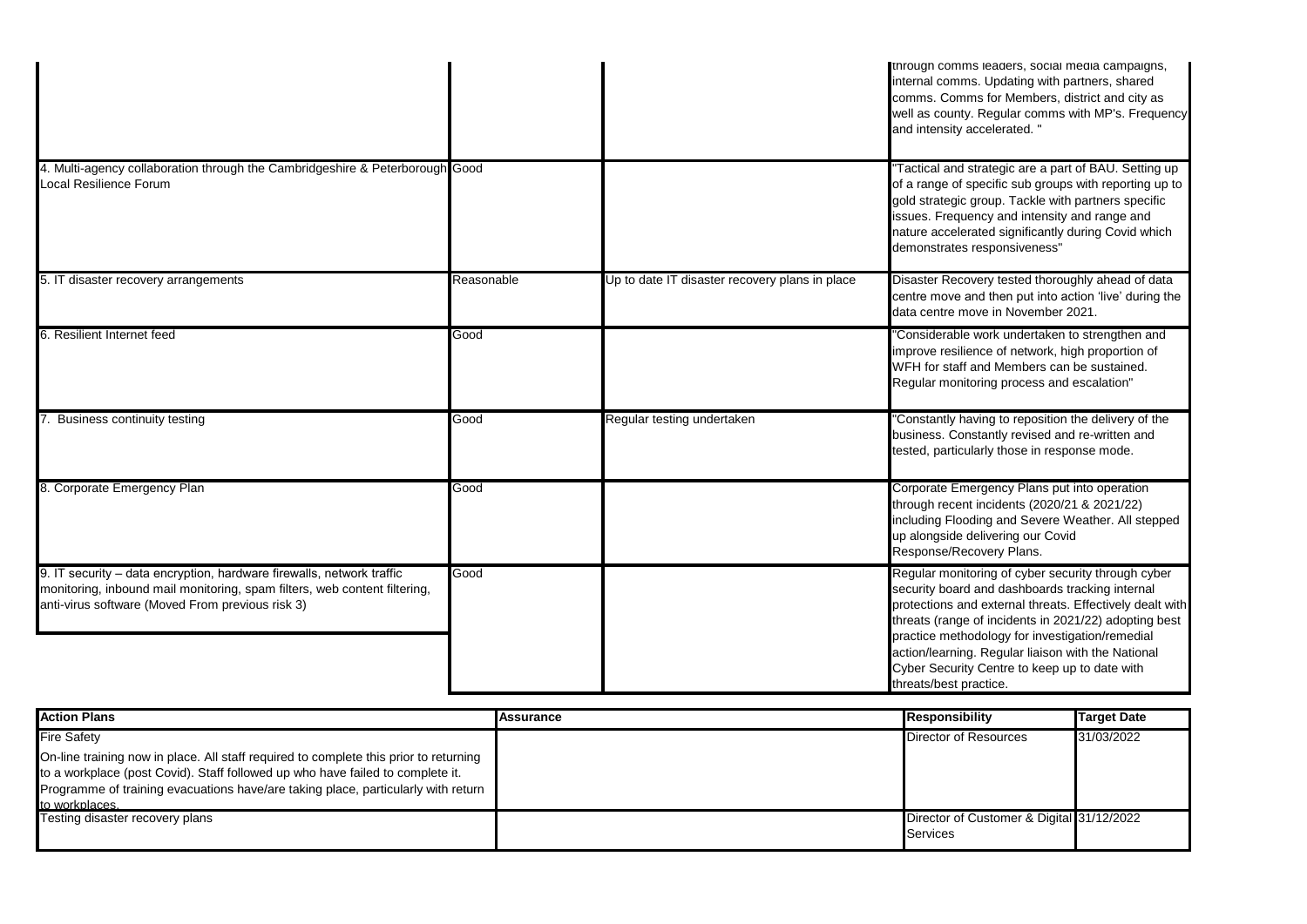## **Risk Category:**

| <b>Risk</b><br>04. The Council does not deliver its statutory or legislative obligations  |                                                                                                                                                                                           |                         |                                              |                |   |                                                             |                                                                       |                                                                                                                                                                                                                           |          |  |                                                                             |                                                                                    |                                                        |                                                                                                                                                                                             |                               |            |  |
|-------------------------------------------------------------------------------------------|-------------------------------------------------------------------------------------------------------------------------------------------------------------------------------------------|-------------------------|----------------------------------------------|----------------|---|-------------------------------------------------------------|-----------------------------------------------------------------------|---------------------------------------------------------------------------------------------------------------------------------------------------------------------------------------------------------------------------|----------|--|-----------------------------------------------------------------------------|------------------------------------------------------------------------------------|--------------------------------------------------------|---------------------------------------------------------------------------------------------------------------------------------------------------------------------------------------------|-------------------------------|------------|--|
|                                                                                           | 5                                                                                                                                                                                         |                         |                                              |                |   |                                                             | <b>Risk Owners</b> Monitoring Officer                                 |                                                                                                                                                                                                                           |          |  | <b>Current Score</b>                                                        | 10                                                                                 |                                                        |                                                                                                                                                                                             | <b>Last Review</b>            | 11/03/2022 |  |
|                                                                                           |                                                                                                                                                                                           |                         |                                              |                |   |                                                             |                                                                       |                                                                                                                                                                                                                           |          |  | <b>Target Score</b>                                                         | 15                                                                                 |                                                        |                                                                                                                                                                                             | <b>Next Review</b>            | 14/06/2022 |  |
|                                                                                           | 4                                                                                                                                                                                         |                         |                                              |                |   |                                                             | <b>Previous Score</b><br>8                                            |                                                                                                                                                                                                                           |          |  |                                                                             |                                                                                    |                                                        |                                                                                                                                                                                             |                               |            |  |
|                                                                                           | $\mathbf{3}$                                                                                                                                                                              |                         |                                              |                |   | т                                                           | <b>Triggers</b>                                                       |                                                                                                                                                                                                                           |          |  | <b>Likelihood Factors (Vulnerability)</b>                                   |                                                                                    |                                                        |                                                                                                                                                                                             | <b>Potential Consequences</b> |            |  |
| Likelihood                                                                                | $\overline{2}$<br>1                                                                                                                                                                       | $\mathbf{1}$            | $\overline{2}$                               | $\overline{3}$ | 4 | $\pmb{\mathsf{x}}$<br>$5\overline{5}$                       |                                                                       | 1. Major business disruption<br>2. Lack of management oversight<br>3. Negative inspection judgement<br>4. Poor financial management<br>5. Insufficient Finance<br>6. Personal Data is inappropriately accessed or shared. |          |  |                                                                             | 1. Current local financial pressures<br>3. Changes to statutory/Legislative duties | 2. Ongoing national reduction in public sector funding | 1. Harm to people as a result of them not getting<br>services they need or are entitled to<br>2. Criminal or civil action against the Council<br>3. Negative impact on Council's reputation |                               |            |  |
|                                                                                           |                                                                                                                                                                                           |                         | <b>Consequence</b>                           |                |   |                                                             |                                                                       |                                                                                                                                                                                                                           |          |  |                                                                             |                                                                                    |                                                        |                                                                                                                                                                                             |                               |            |  |
|                                                                                           | <b>Controls</b>                                                                                                                                                                           |                         |                                              |                |   |                                                             |                                                                       |                                                                                                                                                                                                                           | Adequacy |  | <b>Critical Success</b>                                                     |                                                                                    |                                                        | Assurance                                                                                                                                                                                   |                               |            |  |
|                                                                                           |                                                                                                                                                                                           |                         | 01. Monitoring Officer role                  |                |   | Proactive role on CLT. Sign off on all legislative changes. |                                                                       |                                                                                                                                                                                                                           | Good     |  | Lack of or reduced risk of successful legal<br>challenge to decision making |                                                                                    |                                                        |                                                                                                                                                                                             |                               |            |  |
| 02. Code of Corporate Governance                                                          |                                                                                                                                                                                           |                         |                                              |                |   |                                                             |                                                                       |                                                                                                                                                                                                                           | Good     |  | Lack of or reduced risk of successful legal<br>challenge to decision making |                                                                                    |                                                        |                                                                                                                                                                                             |                               |            |  |
|                                                                                           |                                                                                                                                                                                           |                         |                                              |                |   |                                                             | 03. Community impact assessments required for key decisions           |                                                                                                                                                                                                                           | Good     |  |                                                                             |                                                                                    |                                                        |                                                                                                                                                                                             |                               |            |  |
|                                                                                           |                                                                                                                                                                                           |                         | legislative/regulatory requirements          |                |   |                                                             | 04. Business Planning process used to identify and address changes to |                                                                                                                                                                                                                           | Good     |  |                                                                             |                                                                                    |                                                        |                                                                                                                                                                                             |                               |            |  |
|                                                                                           |                                                                                                                                                                                           | changes (e.g. Care Act) |                                              |                |   |                                                             | 05. Projects and training to ensure the implementation of legislative |                                                                                                                                                                                                                           | Good     |  | Lack of or reduced risk of successful legal<br>challenge to decision making |                                                                                    |                                                        |                                                                                                                                                                                             |                               |            |  |
|                                                                                           |                                                                                                                                                                                           |                         |                                              |                |   | 06. Constitutional delegation to Committees and CLT         |                                                                       |                                                                                                                                                                                                                           | Good     |  |                                                                             |                                                                                    |                                                        |                                                                                                                                                                                             |                               |            |  |
|                                                                                           |                                                                                                                                                                                           |                         | 07. Health and safety policies and processes |                |   |                                                             |                                                                       |                                                                                                                                                                                                                           | Good     |  |                                                                             |                                                                                    |                                                        |                                                                                                                                                                                             |                               |            |  |
| 08. Preparation and improvement undertaken for inspections by<br>regulators (e.g. Ofsted) |                                                                                                                                                                                           |                         |                                              |                |   |                                                             |                                                                       |                                                                                                                                                                                                                           | Good     |  |                                                                             |                                                                                    |                                                        |                                                                                                                                                                                             |                               |            |  |
|                                                                                           | 09. Service managers kept up to date with changes by Monitoring Officer Good<br>Pathfinder, Government departments, professional bodies, involvement<br>in regional and national networks |                         |                                              |                |   |                                                             |                                                                       |                                                                                                                                                                                                                           |          |  | Lack of or reduced risk of successful legal<br>challenge to decision making |                                                                                    |                                                        |                                                                                                                                                                                             |                               |            |  |
|                                                                                           |                                                                                                                                                                                           |                         |                                              |                |   |                                                             | 10. Mandatory data protection and security training for all staff     |                                                                                                                                                                                                                           | Good     |  | High levels of completion of training                                       |                                                                                    |                                                        |                                                                                                                                                                                             |                               |            |  |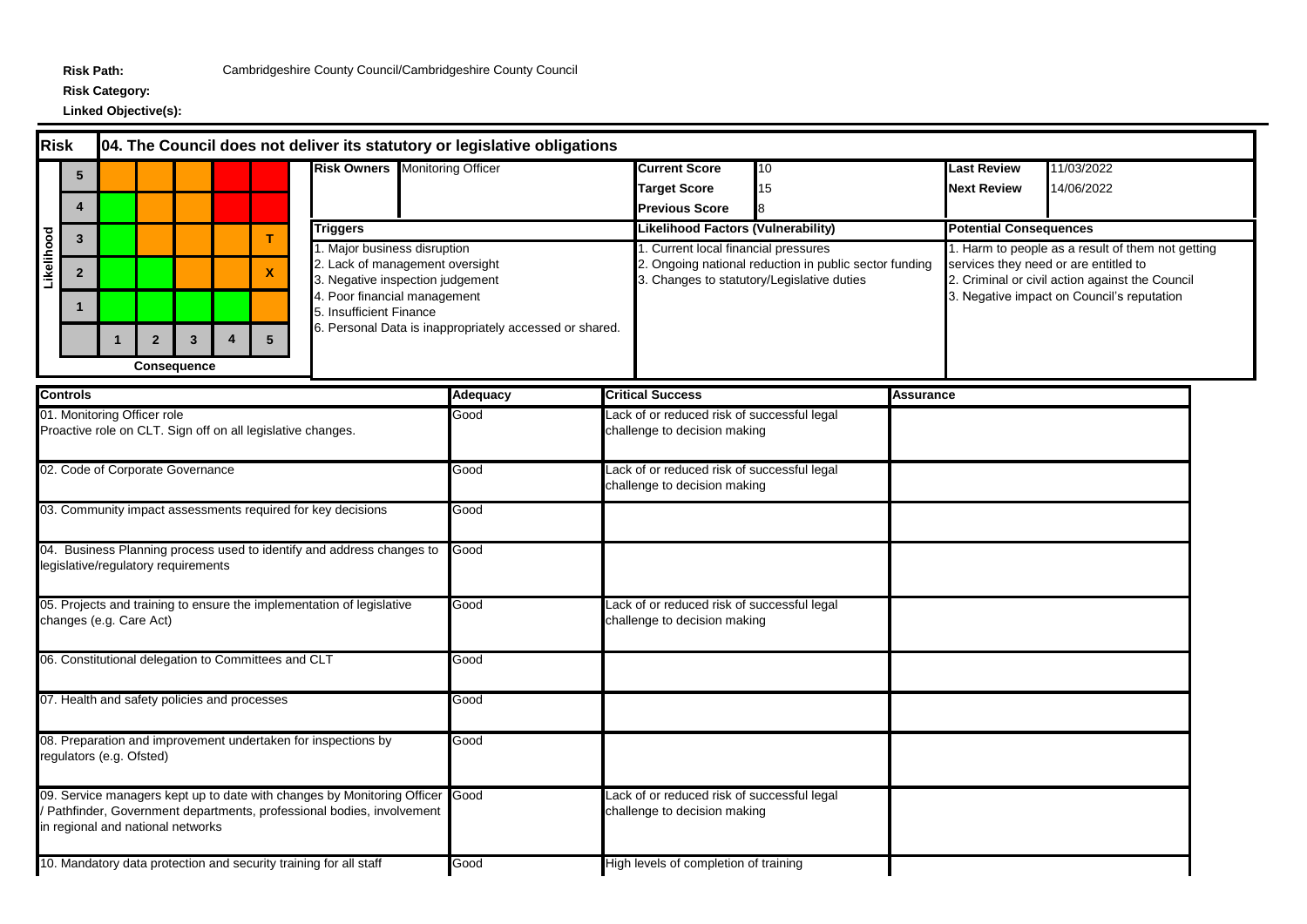| 11. Use of data protection impact assessments in all projects and<br>procurements                                                                                                                                                                                                        | Good | A higher rate of data protection impact<br>assessments completed          |  |
|------------------------------------------------------------------------------------------------------------------------------------------------------------------------------------------------------------------------------------------------------------------------------------------|------|---------------------------------------------------------------------------|--|
| 12. Regular communications to all staff and at key locations (e.g.<br>printers)                                                                                                                                                                                                          | Good |                                                                           |  |
| 13. Joint Information Management Board, chaired by senior information<br>risk owner ( CLR member), with representatives of all directorates along<br>with Data Protection Officer and both Caldicott Guardians. Board<br>oversees all information governance and cyber security activity | Good |                                                                           |  |
| 14. A comprehensive set of information and security policies                                                                                                                                                                                                                             | Good | Contracts with DP clauses and data processing<br>instructions included    |  |
| 15. Established procedure for notifying, handling and managing data<br>breaches                                                                                                                                                                                                          | Good | Reduced number of breaches/cyber success<br>caused by a lack of knowledge |  |
| 16. Data breaches, training feedback and performance indicators<br>reported to Information Management board and CLT                                                                                                                                                                      | Good | Reduced number of breaches/cyber success<br>caused by a lack of knowledge |  |
| 17. CLT provided with annual assurance on penetration testing around<br>cyber security                                                                                                                                                                                                   | Good |                                                                           |  |

| <b>Action Plans</b>                                                                                                                                                                      | <b>Assurance</b> | Responsibility          | <b>Target Date</b> |
|------------------------------------------------------------------------------------------------------------------------------------------------------------------------------------------|------------------|-------------------------|--------------------|
| 01. Mandatory training                                                                                                                                                                   |                  | Data Protection Officer | 14/06/2022         |
| Currently unable to report on who hasn't completed mandatory training i.e. no<br>exception reporting. System not sufficient. Proposal to be brought by Data<br><b>Protection Officer</b> |                  |                         |                    |

**Risk Category:**

**Linked Objective(s):**

## **Risk 05. The Council's human resources are not able to meet business need**

|  |                                                            |  |                                                                                                    |     |                 | <b>Risk Owners Head of HR Advisory</b>             | <b>Current Score</b>               | $\blacksquare$ 15                                   | <b>Last Review</b>            | 14/03/2022                                            |
|--|------------------------------------------------------------|--|----------------------------------------------------------------------------------------------------|-----|-----------------|----------------------------------------------------|------------------------------------|-----------------------------------------------------|-------------------------------|-------------------------------------------------------|
|  |                                                            |  |                                                                                                    |     |                 |                                                    | <b>Target Score</b>                | 115                                                 | <b>Next Review</b>            | 14/06/2022                                            |
|  |                                                            |  |                                                                                                    |     |                 |                                                    | <b>Previous Score</b>              | 116                                                 |                               |                                                       |
|  |                                                            |  |                                                                                                    | X/T | <b>Triggers</b> |                                                    | Likelihood Factors (Vulnerability) |                                                     | <b>Potential Consequences</b> |                                                       |
|  |                                                            |  |                                                                                                    |     |                 | . Skills shortage in key areas including partners. |                                    | . Cost of living in some areas of Cambridgeshire is |                               | The Council is unable to recruit staff with the right |
|  |                                                            |  |                                                                                                    |     |                 | 2. Talent management is inadequate.                |                                    | particularly high                                   |                               | skills and experience                                 |
|  | 3. failure to achieve a healthy organisational culture and |  | 2. acute skills shortage in key areas including partners. 2. Failure to deliver effective services |     |                 |                                                    |                                    |                                                     |                               |                                                       |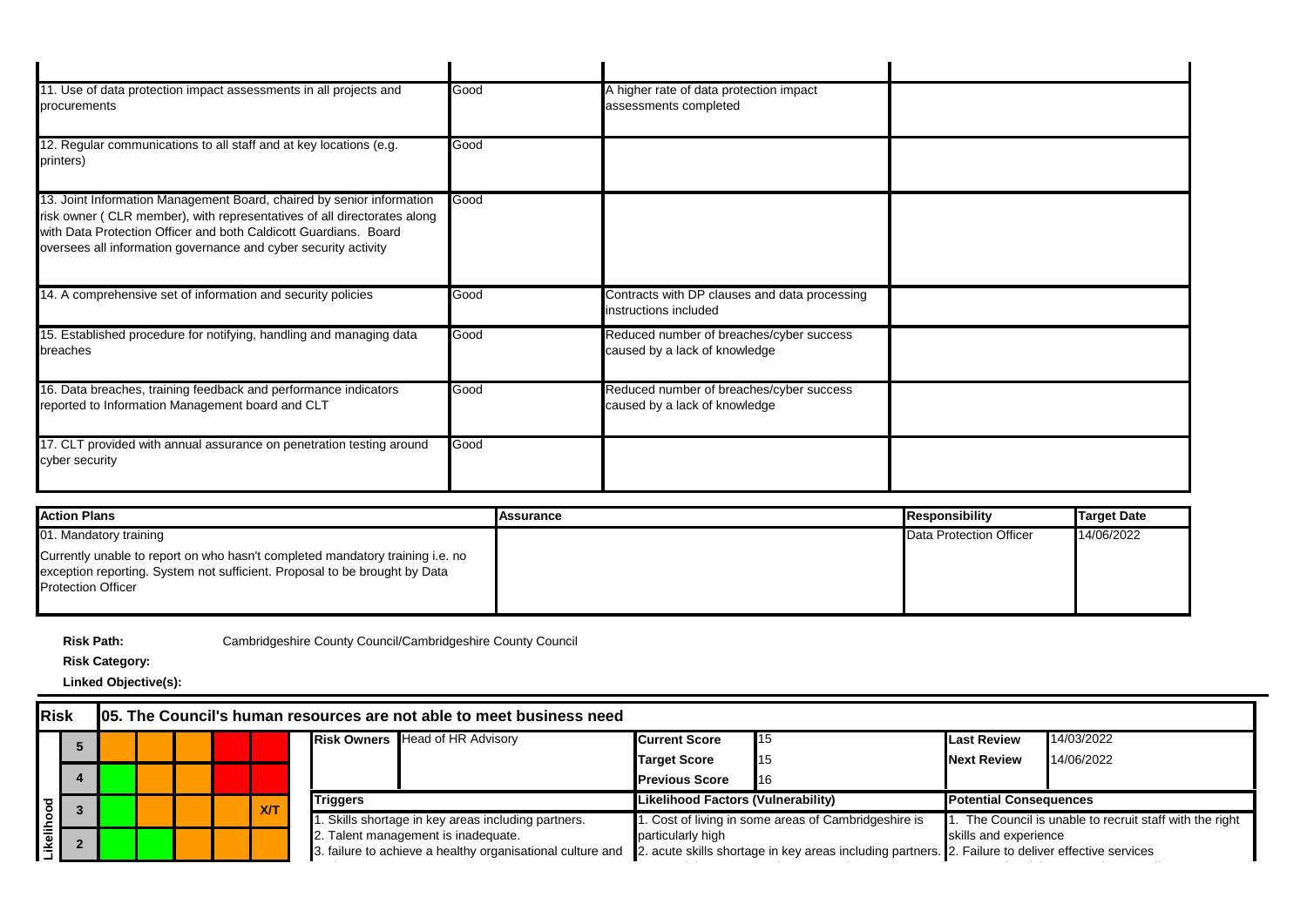

environment 4. ineffective demand management strategies 5. ineffective workforce planning

3. EU exit impact on employment market 4. Impact of covid on the employment market 5. Increase in demand for services.

3. Reputational damage to the Council 4. Low morale and negative impact on staff wellbeing.

| <b>Controls</b>                                                                                                                                               | <b>Adequacy</b> | <b>Critical Success</b>                                                                                                                                                        | <b>Assurance</b>                                                                                                                                                                                                                                                                                                                                                                 |
|---------------------------------------------------------------------------------------------------------------------------------------------------------------|-----------------|--------------------------------------------------------------------------------------------------------------------------------------------------------------------------------|----------------------------------------------------------------------------------------------------------------------------------------------------------------------------------------------------------------------------------------------------------------------------------------------------------------------------------------------------------------------------------|
| 1. Fair recruitment policy. Recruitment and Retention Board meets bi-<br>monthly, focused on social care.                                                     | Good            | Staffing levels support service delivery                                                                                                                                       | This meeting continues to focus on key areas of<br>challenge and concern, engaging with our providers<br>of agency workers as well around hard to fill posts to<br>identify opportunities to improve candidate attraction.                                                                                                                                                       |
| 10. Regular Employee Engagement Surveys established to identify and<br>respond quickly to emerging issues and concerns                                        | Good            | Employee Engagement is demonstrated through<br>employees seeing the value of and therefore<br>contributing to these opportunities to shape the<br>organisation as an employer. | A number of key topics have been covered and<br>going forward will be revisited annually including<br>Wellbeing; Equality, Diversity and Inclusion, and How<br>We Work. The results of these engagement surveys<br>are discussed with CLT for an action plan to be<br>signed off and published on Camweb clearly setting<br>out the organisational commitment to matters raised. |
| 2. 3 year People Strategy, endorsed by Members with accompanying<br>action plan to ensure the right focus on recruitment, retention and talent<br>management. | Good            |                                                                                                                                                                                | Work is underway on the next iteration of the People<br>Strategy which will be presented to Full Council in<br>Autumn 2022 and will have a clear focus on covid<br>recovery as well as the shifting employment market<br>and employment challenges that the Council faces,<br>to establish clear plans for the workforce.                                                        |
| 3. Targeted recruitment campaigns.                                                                                                                            | Good            |                                                                                                                                                                                | The Council has a central recruitment team who are<br>dedicated to supporting Children's and Adults<br>services - they engage with the services to<br>understand the specific and differing challenges that<br>they face and target recruitment campaigns<br>accordingly, as well as maximising usage of social<br>media channels.                                               |
| 4. Appraisal system linked to performance management                                                                                                          | Good            |                                                                                                                                                                                | New Our Conversations process was embedded in<br>2021. Feedback on the first year is being gathered<br>and focus groups will be held in the Spring to seek<br>further views on it's application in practice so that any<br>adaptations can be made in conjunction with CLT.                                                                                                      |
| 5. HR Business Partners - work with service to help anticipate and meet<br>the demands within each area                                                       | Good            |                                                                                                                                                                                | HR Business Partners attend management team<br>meetings and meet regularly with Service Directors<br>to discuss workforce matters.                                                                                                                                                                                                                                               |
| 6. Report on quarterly basis to management teams on workforce and<br>performance                                                                              | Good            |                                                                                                                                                                                | Quarterly dashboard reports on workforce matters<br>including absence and turnover are provided to<br>Directorate Management Teams for them to keep a<br>focus on their workforce profile and any emerging or<br>potential concerns.                                                                                                                                             |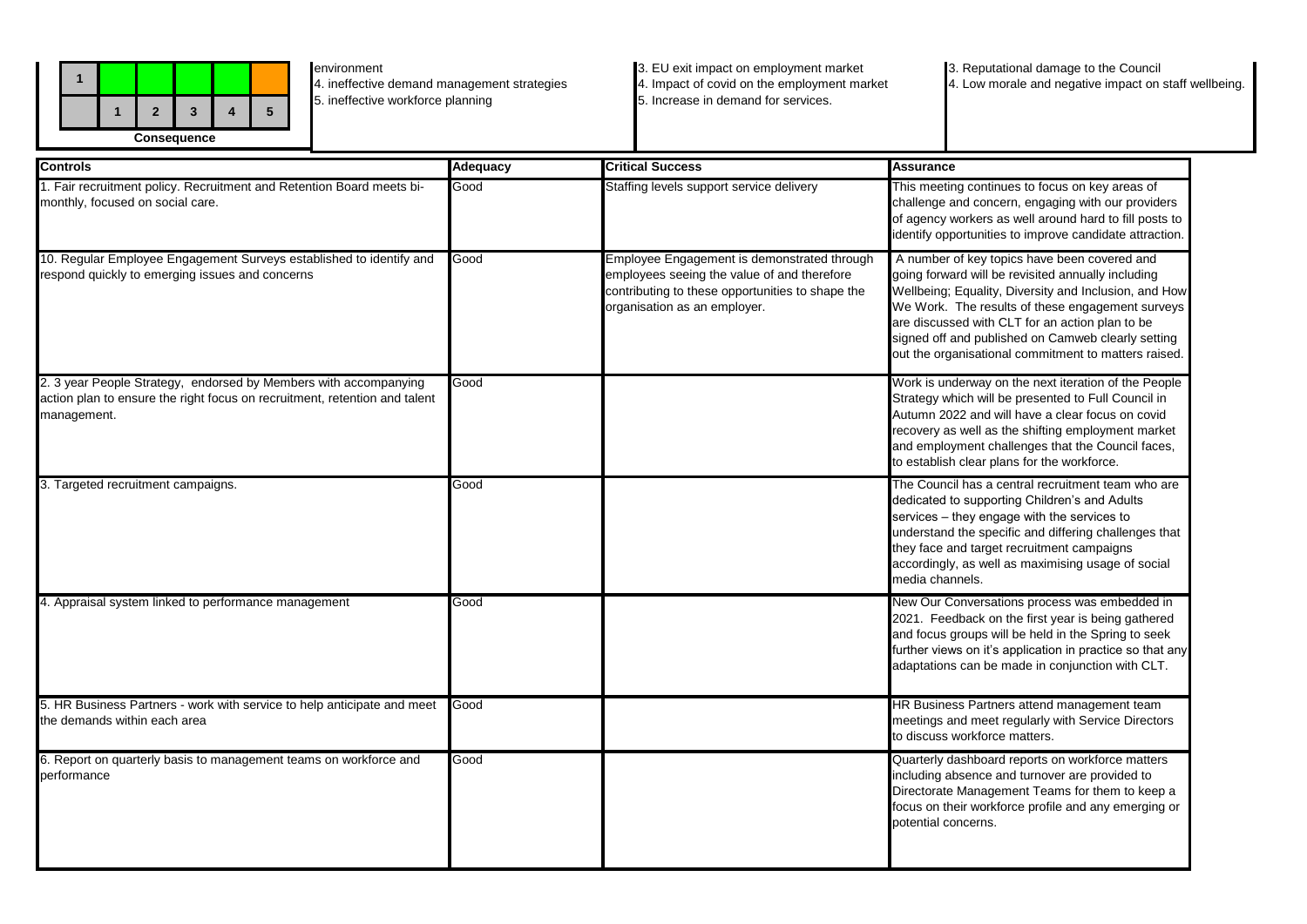| 7. Annual report to staffing and appeals committee                                                                          | Good | Reports are delivered to Staffing and Appeals<br>Committee in February each year setting out a clear<br>review of the workforce profile and activity during the<br>year as well as key policy changes, employee<br>engagement activity and an update around employee<br>wellbeing.     |
|-----------------------------------------------------------------------------------------------------------------------------|------|----------------------------------------------------------------------------------------------------------------------------------------------------------------------------------------------------------------------------------------------------------------------------------------|
| 8. Well established consultative framework with trade unions, including<br>fortnightly meetings throughout the Covid period | Good | These well established and positive relationships<br>enable constructive discussions with trade union<br>colleagues around any challenging workforce related<br>matters, as well as an opportunity to gain valuable<br>insights and contributions to help shape policy<br>development. |
| 9. Use of Consultants Policy                                                                                                | Good | A clear policy on the use of consultants, interim and<br>agency workers is in place to give clarity to hiring<br>managers about when it is appropriate to use these<br>options, and the appropriate and compliant way to do<br>lso.                                                    |

| <b>Action Plans</b>                                                                                             | Assurance | <b>Responsibility</b> | Target Date |
|-----------------------------------------------------------------------------------------------------------------|-----------|-----------------------|-------------|
| Development of own learning platform                                                                            |           | Head of HR Advisory   | 14/06/2022  |
| New values and behaviours framework                                                                             |           | Head of HR Advisory   | 14/06/2022  |
| Work with the service directors to create a comprehensive L&D strategy to<br>support the wider People Strategy. |           | Head of HR Advisory   | 14/06/2022  |

**Risk Category:**

| <b>Risk</b>        |   | 06. Insufficient infrastructure to deliver the Council's services |  |  |                                                                                                    |  |                                                          |                                 |                                                         |                                                   |                                                   |  |
|--------------------|---|-------------------------------------------------------------------|--|--|----------------------------------------------------------------------------------------------------|--|----------------------------------------------------------|---------------------------------|---------------------------------------------------------|---------------------------------------------------|---------------------------------------------------|--|
|                    | n |                                                                   |  |  |                                                                                                    |  | <b>Risk Owners</b> Executive Director, Place and Economy | <b>Current Score</b>            | 12                                                      | <b>Last Review</b>                                | 14/03/2022                                        |  |
|                    |   |                                                                   |  |  |                                                                                                    |  |                                                          | <b>Target Score</b>             | 15                                                      | <b>Next Review</b>                                | 14/06/2022                                        |  |
|                    |   |                                                                   |  |  |                                                                                                    |  |                                                          | <b>Previous Score</b>           | 12                                                      |                                                   |                                                   |  |
|                    |   |                                                                   |  |  |                                                                                                    |  | <b>Triggers</b>                                          |                                 | Likelihood Factors (Vulnerability)                      |                                                   | <b>Potential Consequences</b>                     |  |
| Likelihood         |   |                                                                   |  |  |                                                                                                    |  | . Insufficient funding to meet needs received from:      |                                 | Willingness of stakeholders to embrace development      | Impacts on transport, economic, environmental and |                                                   |  |
|                    |   |                                                                   |  |  |                                                                                                    |  | •Growth funds                                            | Changes in grant funding        |                                                         | social outcomes                                   |                                                   |  |
|                    |   |                                                                   |  |  |                                                                                                    |  | •Section 106                                             | Failure of a key supplier       |                                                         | 2. Greater borrowing requirement to deliver       |                                                   |  |
|                    |   |                                                                   |  |  |                                                                                                    |  | •Community infrastructure levy                           |                                 | Reduced funding from devolution deals                   |                                                   | infrastructure which is unsustainable financially |  |
|                    |   |                                                                   |  |  |                                                                                                    |  | •School infrastructure funding                           |                                 | End of the Greater Cambridge City Deal programme        |                                                   | 3. Increased pressure on already stretched        |  |
|                    |   |                                                                   |  |  |                                                                                                    |  | .Highways Active Travel funding                          |                                 | Insufficient staffing resource and expertise to deliver | maintenance budgets                               |                                                   |  |
|                    |   |                                                                   |  |  |                                                                                                    |  | 2. Partnerships do not deliver new infrastructure /      | key infrastructure              |                                                         |                                                   | 4. Unsustainable or reduced growth                |  |
| <b>Consequence</b> |   |                                                                   |  |  | services to meet needs of population<br>. Infrastructure undermined due to inability to adequately |  |                                                          | 5. Growth that is not inclusive |                                                         |                                                   |                                                   |  |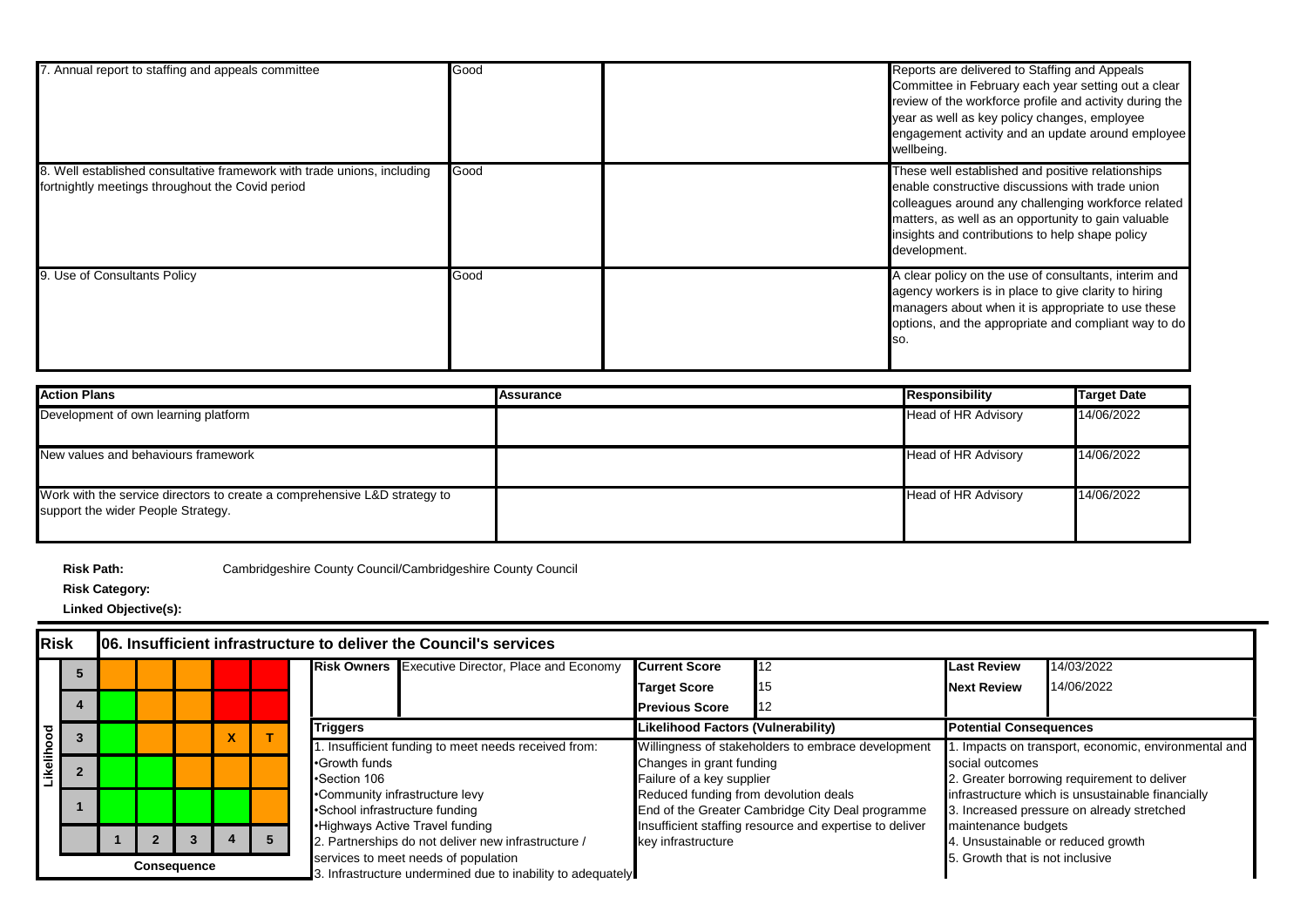maintain 4. Infrastructure delivery planning not tied to business planning process

3. Infrastructure undermined due to inability to adequately

| <b>Controls</b>                                                                                                                                                       | <b>Adequacy</b>  | <b>Critical Success</b>           | <b>Assurance</b>      |                    |
|-----------------------------------------------------------------------------------------------------------------------------------------------------------------------|------------------|-----------------------------------|-----------------------|--------------------|
| 1. Maximisation of developer contributions through Section 106<br>negotiations. Policy is to deal with strategic development sites through<br>s106, not including CIL | Good             |                                   |                       |                    |
| 2. Section 106 deferrals policy is in place.                                                                                                                          | Good             | Agreed and adopted by the Council |                       |                    |
| 3. Capital Programme Board                                                                                                                                            | Good             | Regular reporting                 |                       |                    |
| 4. Prudential borrowing strategy                                                                                                                                      | Good             |                                   |                       |                    |
| 5. Review, scrutiny and challenge of design and build costs to ensure<br>maximum value for money                                                                      | Good             |                                   |                       |                    |
| 6. Co-ordination of requirements across partner organisations to secure<br>viable shared infrastructure                                                               | Good             |                                   |                       |                    |
| 7. Annual school capacity return to Department for Education seeks to<br>ensure maximum levels of funding for basic need                                              | Good             |                                   |                       |                    |
| 8. Maximise annual maintenance block funding from Central Government, Good<br>maintaining band 3 of the incentive fund.                                               |                  |                                   |                       |                    |
| <b>Action Plans</b>                                                                                                                                                   | <b>Assurance</b> |                                   | <b>Responsibility</b> | <b>Target Date</b> |

**Risk Path:**

Cambridgeshire County Council/Cambridgeshire County Council

**Risk Category:**

| <b>Risk</b>       | <b>07. Failure to Deliver Key Council Services</b> |                                                                                     |                                                                                                              |  |                 |                                                  |                                                        |                                           |                                                   |                    |                               |  |
|-------------------|----------------------------------------------------|-------------------------------------------------------------------------------------|--------------------------------------------------------------------------------------------------------------|--|-----------------|--------------------------------------------------|--------------------------------------------------------|-------------------------------------------|---------------------------------------------------|--------------------|-------------------------------|--|
|                   |                                                    |                                                                                     |                                                                                                              |  |                 |                                                  | <b>Risk Owners</b> Executive Director, People and      | <b>Current Score</b>                      | 10                                                | <b>Last Review</b> | 11/03/2022                    |  |
|                   |                                                    |                                                                                     |                                                                                                              |  |                 |                                                  | Communities: Executive Director, Place<br>and Economy  | <b>Target Score</b>                       | 15                                                | <b>Next Review</b> | 14/06/2022                    |  |
|                   |                                                    |                                                                                     |                                                                                                              |  |                 |                                                  |                                                        | <b>Previous Score</b>                     |                                                   |                    |                               |  |
|                   |                                                    |                                                                                     |                                                                                                              |  | <b>Triggers</b> |                                                  |                                                        | <b>Likelihood Factors (Vulnerability)</b> |                                                   |                    | <b>Potential Consequences</b> |  |
|                   |                                                    | 01. Placement sufficiency – schools, independent sector 01. Failure of Key Supplier |                                                                                                              |  |                 |                                                  | 01. Children and adults inappropriately placed leading |                                           |                                                   |                    |                               |  |
| <b>Experiment</b> |                                                    |                                                                                     | CIC and adult placements<br>$\boldsymbol{\mathsf{A}}$<br>02. Workforce sufficiency – council and independent |  |                 | 02. Change in government funding<br>03. Pandemic |                                                        | outcomes                                  | to increased risk of harm, poor health and social |                    |                               |  |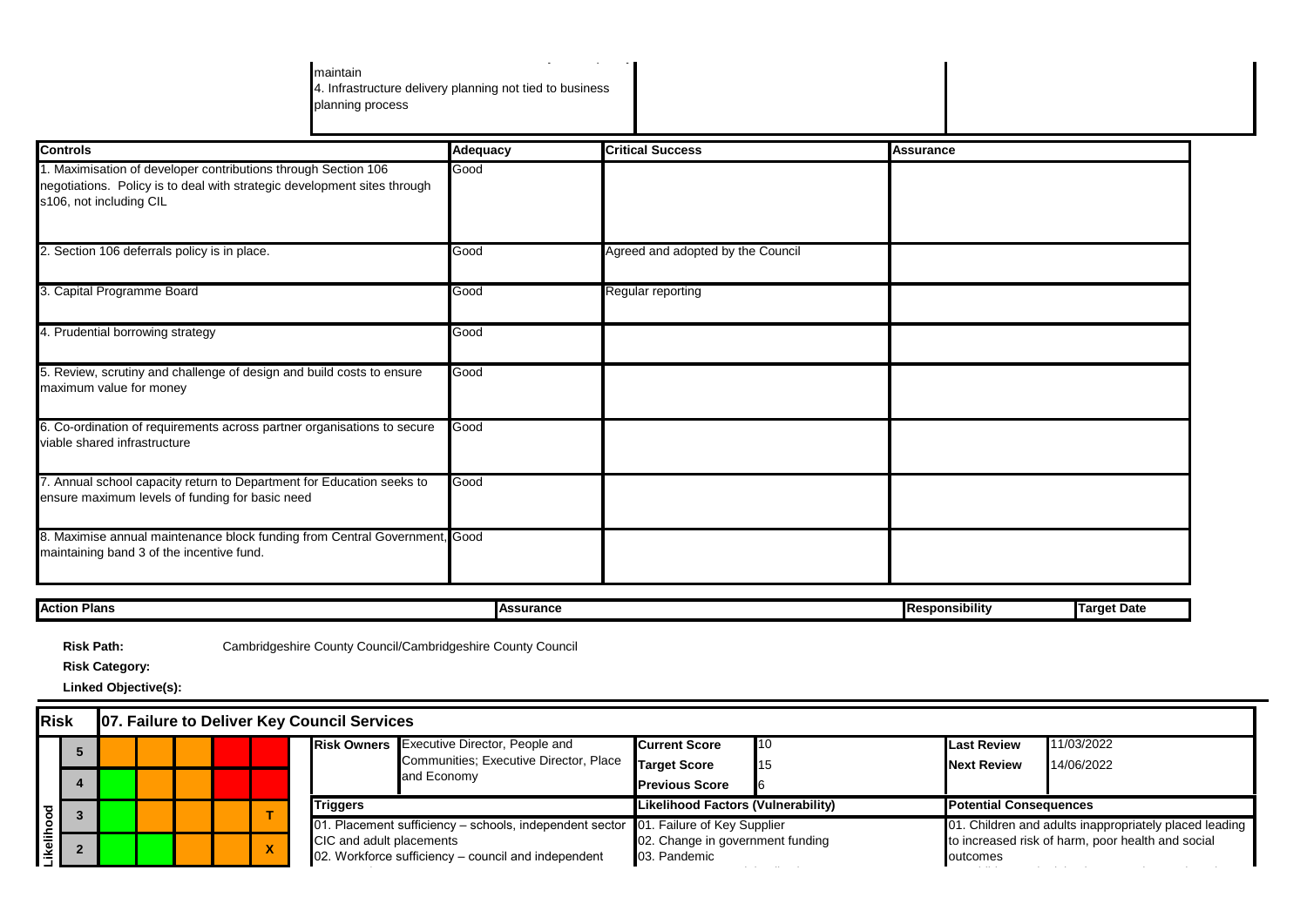| sector and partners<br>03. Skills sufficiency<br>$5\phantom{.0}$<br>$\overline{2}$<br>$\overline{4}$<br>$\mathbf{3}$<br>05. Poor Contract Management<br>06. Poor Project Management<br><b>Consequence</b><br>08. Capacity issues<br>09. Poor Demand Management<br>10. Poor escalation process for concerns<br>11. Insufficient budget setting and management<br>12. Non-compliance with Corporate policies and<br>procedures | 04. Lack of Business Continuity Plans for Key Services<br>07. Poor Governance around Partnership working | 04. Long-term Brexit implications<br>05. Local Elections<br>06. Increased Demand on key services                                                                                                                                                                                                                                                                                                                                                                                             | 02. Children and adults do not receive services they<br>need to reduce the risk of harm, reach their<br>educational and independence potential                                                                                                                                                                                                                                                                                                                                                                                                                                                                                                                                                                                                                                             |
|------------------------------------------------------------------------------------------------------------------------------------------------------------------------------------------------------------------------------------------------------------------------------------------------------------------------------------------------------------------------------------------------------------------------------|----------------------------------------------------------------------------------------------------------|----------------------------------------------------------------------------------------------------------------------------------------------------------------------------------------------------------------------------------------------------------------------------------------------------------------------------------------------------------------------------------------------------------------------------------------------------------------------------------------------|--------------------------------------------------------------------------------------------------------------------------------------------------------------------------------------------------------------------------------------------------------------------------------------------------------------------------------------------------------------------------------------------------------------------------------------------------------------------------------------------------------------------------------------------------------------------------------------------------------------------------------------------------------------------------------------------------------------------------------------------------------------------------------------------|
| <b>Controls</b>                                                                                                                                                                                                                                                                                                                                                                                                              | Adequacy                                                                                                 | <b>Critical Success</b>                                                                                                                                                                                                                                                                                                                                                                                                                                                                      | <b>Assurance</b>                                                                                                                                                                                                                                                                                                                                                                                                                                                                                                                                                                                                                                                                                                                                                                           |
| 01. Following the end of Covid related funding for adults care, the LA are<br>working with key partners to ensure the adult care provision can be<br>extended and further capacity available where needed particularly for<br>discharge from hospitals. A proposal for funding is being submitted to<br>Adults Committee in March to gain agreement.                                                                         | Good                                                                                                     | A market that reflects the needs of the population<br>which it supports, in both quality and capacity,<br>acknowledging the current workforce deficit.<br>Contingency plans in place through the continued<br>creation of good quality care capacity which can<br>mitigate providers exiting the market and handing<br>packages back. An integrated/aligned services<br>which supports the timely discharge from hospital<br>into appropriate community provision at an<br>affordable price. | Weekly meeting to review concerns with the<br>independent market from individual complaints to<br>organisational safeguarding. Provider of concern<br>process in place and managed via the Weekly<br>Temperature check meeting above. Process due for<br>review in April to ensure the readiness for the ASC<br>Reform. Provider forums in place fortnightly by care<br>sector to enable a regular discussion about external<br>forces including COVID, Increase in Energy costs,<br>increase in insurance costs etc. Contact meetings<br>with providers undertaken on a monthly basis to<br>ensure performance in line with key performance<br>indicators. The development of a workforce strategy<br>which will be system wide which creates a response<br>to the the workforce deficit. |
| 02. Two frameworks have been developed outlining, short, medium and                                                                                                                                                                                                                                                                                                                                                          | Good                                                                                                     |                                                                                                                                                                                                                                                                                                                                                                                                                                                                                              |                                                                                                                                                                                                                                                                                                                                                                                                                                                                                                                                                                                                                                                                                                                                                                                            |
| onger-term plans for ensuring future sufficiency for those Children with<br>SEND needs and also for Early Years and Childcare sufficiency which<br>was agreed by CYP Committee on 1 March 2022. Further action plans<br>are now in development                                                                                                                                                                               |                                                                                                          |                                                                                                                                                                                                                                                                                                                                                                                                                                                                                              |                                                                                                                                                                                                                                                                                                                                                                                                                                                                                                                                                                                                                                                                                                                                                                                            |
| 03. All P&C service have adequate Business Continuity Plans in place<br>which are reviewed regularly in light of national covid changes                                                                                                                                                                                                                                                                                      | Good                                                                                                     |                                                                                                                                                                                                                                                                                                                                                                                                                                                                                              |                                                                                                                                                                                                                                                                                                                                                                                                                                                                                                                                                                                                                                                                                                                                                                                            |
| 04. Family safeguarding model is shown to be more effective in working<br>with families with complex needs and continuing to work closely with key<br>blacement providers is ongoing                                                                                                                                                                                                                                         | Reasonable                                                                                               |                                                                                                                                                                                                                                                                                                                                                                                                                                                                                              |                                                                                                                                                                                                                                                                                                                                                                                                                                                                                                                                                                                                                                                                                                                                                                                            |
| 05. Recruitment and retention of skilled staff is good in some areas and<br>ess so in others. Recruitment campaigns and agency staff are proving to<br>be beneficial currently                                                                                                                                                                                                                                               | Reasonable                                                                                               | An independent sector workforce which can<br>expand in line with the demographic and complex<br>needs growth of Cambridgeshire.                                                                                                                                                                                                                                                                                                                                                              | Workforce strategy which reflects the needs of the<br>local workforce pressures, creates a pipeline for<br>recruitment, establishes a standardised approach to<br>recruitment and stards across the care sector.<br>Supported by public sector partners and tackling the<br>skills agenda in line with the Combined Authority.                                                                                                                                                                                                                                                                                                                                                                                                                                                             |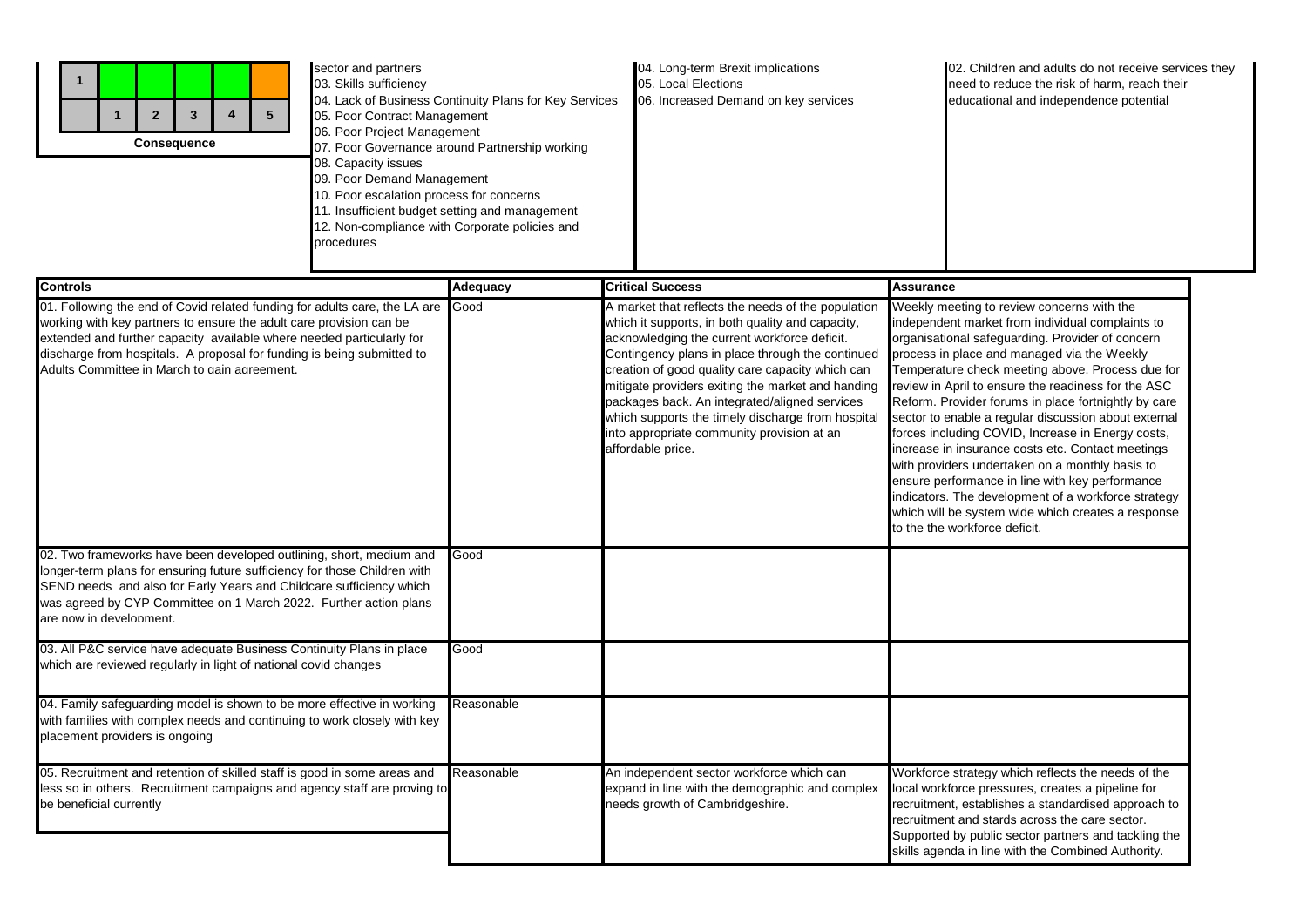| Action Plans | <b>IAssurance</b> | $\sim$ $\sim$<br><b>IResponsibility</b> | raet Date |
|--------------|-------------------|-----------------------------------------|-----------|

**Risk Category:**

| Risk<br>08. Failure of key partnerships or contracts                      |                 |                             |                    |  |  |   |                                                   |                                                                                     |                                                               |                                                                                  |                                                                                 |                  |                                                                                   |                                             |  |
|---------------------------------------------------------------------------|-----------------|-----------------------------|--------------------|--|--|---|---------------------------------------------------|-------------------------------------------------------------------------------------|---------------------------------------------------------------|----------------------------------------------------------------------------------|---------------------------------------------------------------------------------|------------------|-----------------------------------------------------------------------------------|---------------------------------------------|--|
|                                                                           |                 |                             |                    |  |  |   | <b>Risk Owners</b>                                | Director of Resources                                                               |                                                               | <b>Current Score</b>                                                             | 12                                                                              |                  | <b>Last Review</b>                                                                | 14/03/2022                                  |  |
|                                                                           |                 |                             |                    |  |  |   |                                                   |                                                                                     |                                                               | <b>Target Score</b>                                                              |                                                                                 |                  | <b>Next Review</b>                                                                | 12/06/2022                                  |  |
|                                                                           |                 |                             |                    |  |  |   |                                                   |                                                                                     |                                                               | <b>Previous Score</b>                                                            |                                                                                 |                  |                                                                                   |                                             |  |
|                                                                           |                 | <b>Triggers</b><br><b>X</b> |                    |  |  |   | <b>Likelihood Factors (Vulnerability)</b>         |                                                                                     |                                                               | <b>Potential Consequences</b>                                                    |                                                                                 |                  |                                                                                   |                                             |  |
|                                                                           |                 |                             |                    |  |  |   |                                                   | . This Land unable to adhere to business plan:                                      |                                                               |                                                                                  | This Land - arms length/commercial risk. Planning                               |                  | 1. Financial impact of credit loss                                                |                                             |  |
| Likelihood                                                                |                 |                             |                    |  |  |   |                                                   | timescales and programme slippage, assumptions                                      |                                                               |                                                                                  | delays to date. Loan to value depleting but improved                            |                  |                                                                                   | 2. Revenue impact of reduced income returns |  |
|                                                                           |                 |                             |                    |  |  |   |                                                   | about further land acquisition & promotion<br>assumptions and expectations, housing | cashflows<br>Uncertainty and major change programmes underway |                                                                                  | 3. Interruption to outcomes<br>Construction quality and health & safety matters |                  |                                                                                   |                                             |  |
|                                                                           |                 |                             |                    |  |  |   | downturn/economics/inflation reduce profitability |                                                                                     | at partner Councils, restricted budgets across sector         |                                                                                  | 5. Reputational harms                                                           |                  |                                                                                   |                                             |  |
|                                                                           |                 |                             |                    |  |  |   |                                                   |                                                                                     | 2. Shared Service partners have divergent strategy or         | Significant economic and inflationary volatility                                 |                                                                                 |                  |                                                                                   |                                             |  |
|                                                                           |                 |                             |                    |  |  | 5 |                                                   | aims/priorities at odds with CCC                                                    |                                                               |                                                                                  |                                                                                 |                  |                                                                                   |                                             |  |
|                                                                           |                 |                             | <b>Consequence</b> |  |  |   | economic/profitability reasons                    | Large scale handback / collapse of major suppliers for                              |                                                               |                                                                                  |                                                                                 |                  |                                                                                   |                                             |  |
|                                                                           |                 |                             |                    |  |  |   |                                                   |                                                                                     |                                                               |                                                                                  |                                                                                 |                  |                                                                                   |                                             |  |
|                                                                           |                 |                             |                    |  |  |   |                                                   |                                                                                     |                                                               |                                                                                  |                                                                                 |                  |                                                                                   |                                             |  |
|                                                                           | <b>Controls</b> |                             |                    |  |  |   |                                                   | Adequacy                                                                            |                                                               | <b>Critical Success</b>                                                          |                                                                                 | <b>Assurance</b> |                                                                                   |                                             |  |
| Monitoring surveyor overview of construction progress and compliance Good |                 |                             |                    |  |  |   |                                                   |                                                                                     |                                                               | avourable outcomes from follow up monitoring,<br>assurance, validation check-ins |                                                                                 |                  | Favourable outcomes from follow up monitoring,<br>assurance, validation check-ins |                                             |  |
|                                                                           |                 |                             |                    |  |  |   |                                                   |                                                                                     |                                                               |                                                                                  |                                                                                 |                  |                                                                                   |                                             |  |

| 2. Validations and external appraisal to validate assumptions                                                                   | Good       | Favourable outcomes from follow up monitoring,<br>assurance, validation check-ins | Favourable outcomes from follow up monitoring,<br>assurance, validation check-ins |
|---------------------------------------------------------------------------------------------------------------------------------|------------|-----------------------------------------------------------------------------------|-----------------------------------------------------------------------------------|
| 3. Construction contingency budget                                                                                              | Good       | Contingency budget to be made site specific                                       | Budget monitoring of contingency budget                                           |
| 4. Diversified approach across delivery, disposal, acquisitions,<br>promotion                                                   | Reasonable |                                                                                   |                                                                                   |
| 5. Mortgages over properties/assets and work in progress                                                                        | Reasonable | Floating charge also to be implemented                                            | Some realisable collateral                                                        |
| 6. Appointment of skilled and expert directors of This Land                                                                     | Good       |                                                                                   | Board effectiveness review due at This Land                                       |
| 7. Partnership with other LAs - financial risk constrained by setup of<br>section 113 or collaboration arrangements. Due Notice | Reasonable |                                                                                   |                                                                                   |
| 8. Commissioning/programme governance to identify alternative options                                                           | Reasonable |                                                                                   |                                                                                   |